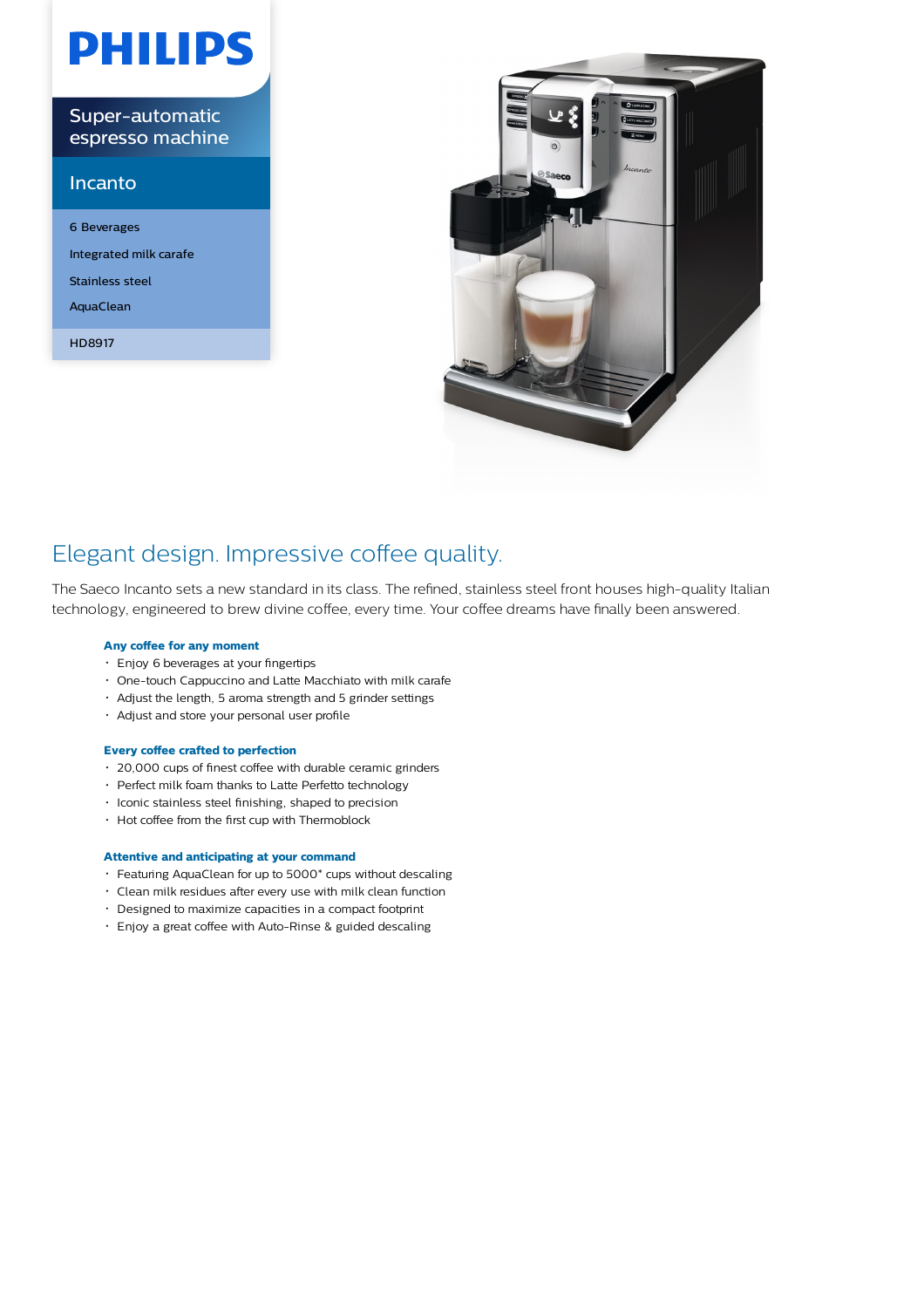## **Highlights**

#### **6 beverages**



Enjoy a wide variety of drinks to suit any occasion. Whether you crave for an espresso, a cofffee or a milk based recipe, your Superautomatic machine delivers a perfect in-cup result with no hassle and in no time!

#### **Integrated milk carafe**



Enjoy super creamy cappuccino and Latte Macchiato at the perfect temperature, in the easiest way possible. Simply pour milk into the carafe, plug it into the machine, and select your preferred beverage. Whether it's a cappuccino or frothed milk, your drink will be served within seconds, with a splash-free flow at the ideal temperature.

#### **Customize your coffees**



This Super-Automatic machine offers an abundance of indulgent options to customize your beverage to your taste. You can easily personalize and memorize length, strength and temperature for each drink. Feel free to explore, experiment and dream up any drink!

#### **User Profiles**

Store the length of any coffee and milk beverage according to your personal taste. You will be able to drink espresso, coffee and all other beverages always as you prefer, at the touch of a button.

#### **100% ceramic grinders**



Our grinders are made of high-tech ceramic: exceptionally hard and precise. Fresh beans are gently ground, without risk of overheating: extracting all the best flavors and aroma, delivering a superior coffee taste for at least 20,000 cups.

#### **Latte Perfetto Technology**



Every coffee you prepare will be topped with a silky, milk layer that beckons the taste buds. The milk carafe froths the milk twice, then pours a splash free creamy layer into your cup at just the right temperature. The carafe can also be stored conveniently in the fridge and it is incredibly hygienic.

#### **Stainless steel finishing**



Every minute detail of this machine was designed and crafted to the highest quality. The stainless steel finishing, inspired by

Italian design and craftsmanship will stand the test of time in any classic or modern kitchen. An elegant vision of pure design, your machine will look as refined as the coffee it makes.

#### **Thermoblock**



Say goodbye to lukewarm coffee. Thermoblock ensures a hot coffee and cappuccino for you family from the first cup, in no time. The secret is in its light aluminum and stainless steel body, which can reach hot temperatures, fast.

#### **AquaClean filter**



AquaClean is our patented water filter, designed to improve the quality of your coffee by purifying water. It also prevents scale buildup in the water circuit of your coffee machine: make up to 5000\* cups without descaling by replacing the filter regularly.

#### **Quick Milk clean**



The unique one-touch carafe quick clean allows you to thoroughly rinse the milk system at your convenience after every use